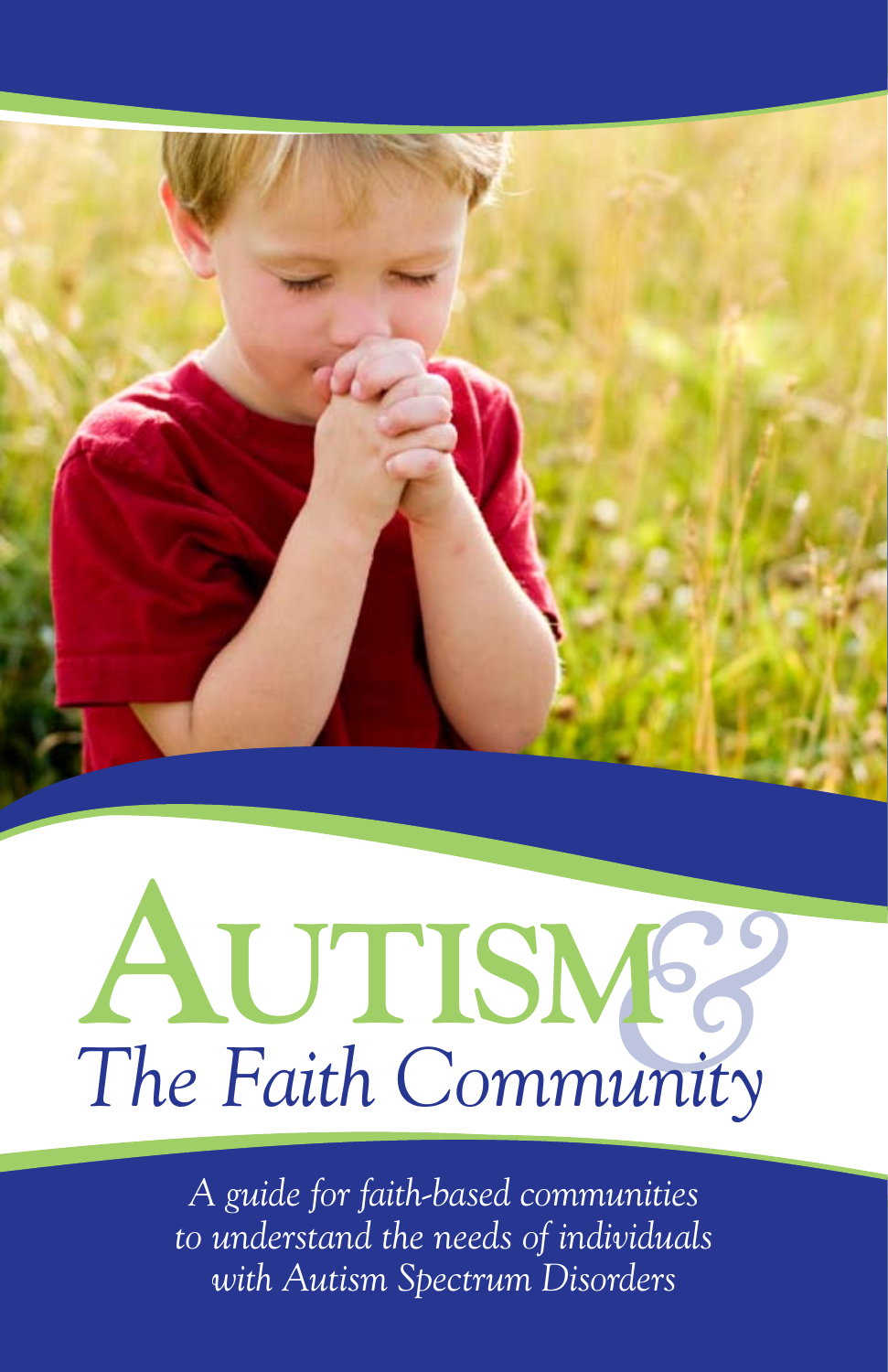## *Understanding Autism*

Autism is a lifelong neurological disability that affects a person's ability to communicate, understand language, play, and socially interact with others. The first signs of autism usually appear as developmental delays before age three.

Every person with autism is different. However, there are some common characteristics of individuals with autism that may occur.

- Difficulty in using and understanding **language**
- Difficulty in using **social skills** and navigating social situations
- Over or under sensitivity to sound, sight, taste, touch, or smell
- **Repetitive behaviors** such as spinning or lining up objects
- Difficulty with changes to surroundings or routines
- **Challenging behaviors** such as aggression or selfinjury

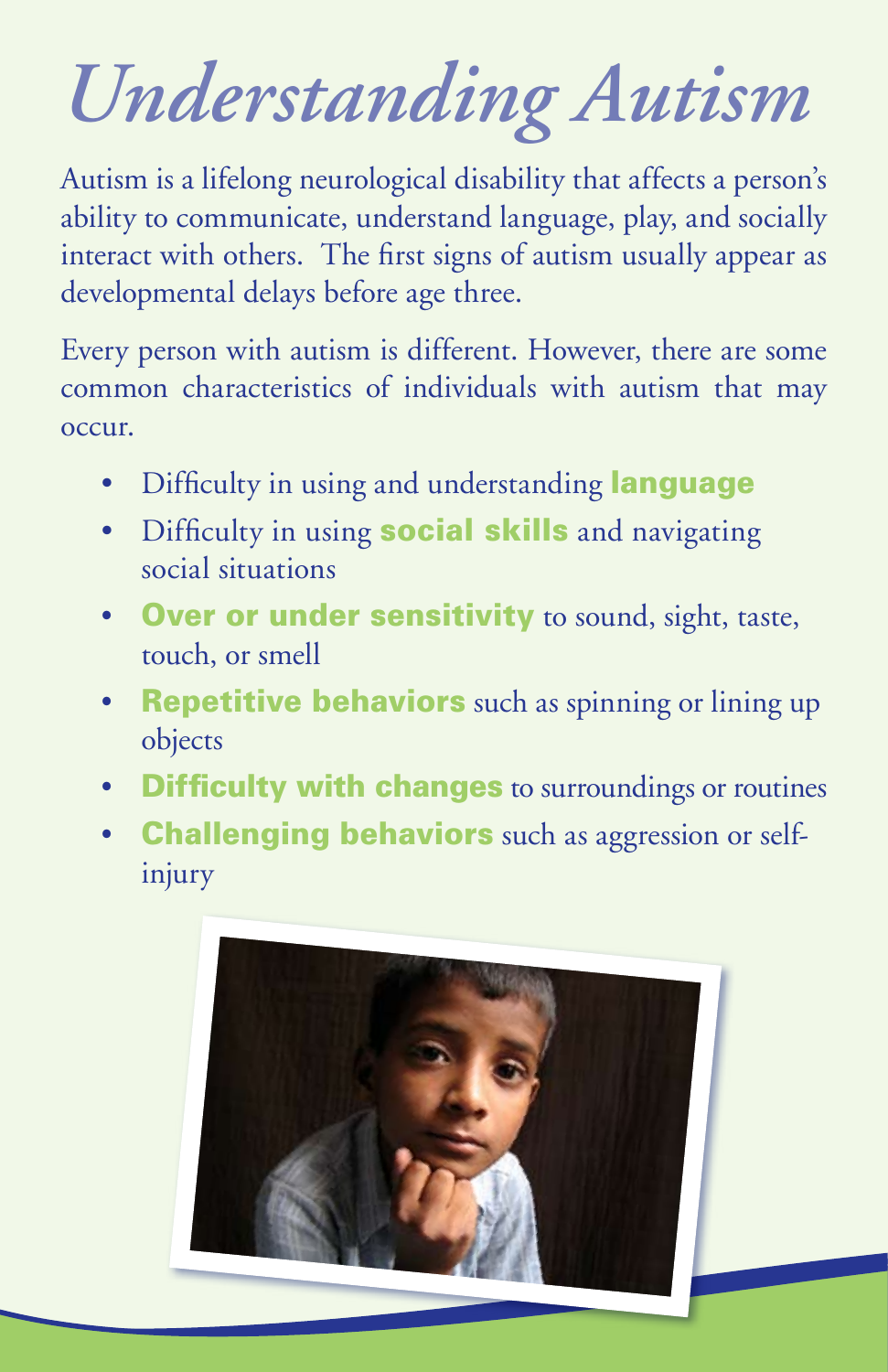### *What Communities of Faith and their Congregations Need to Know About Individuals with Autism*

Faith communities of all kinds, striving to be inclusive of individuals with developmental disabilities, are not alone. Places of worship tell us that they need preparation to welcome all. When the disability is autism, the need for awareness and sensitivity is paramount. Helping all families feel welcome in a place of worship is important. Our role is to provide information to religious leaders, religious educators, and congregations to reach out to individuals with autism.

#### *Reaching Out*

- Understand the spectrum of difference; autism is not a brain illness, it is a brain difference
- Attend to the strengths, preferences and special talents of the individual with autism, not just their challenges
- Remember that individuals with autism may **seek relationships in a different way** than we do, but are often interested in developing friendships with adults and peers
- If the individual is supported by a social services agency, **develop a relationship with the agency** and invite an agency representative to learn more about the place of worship

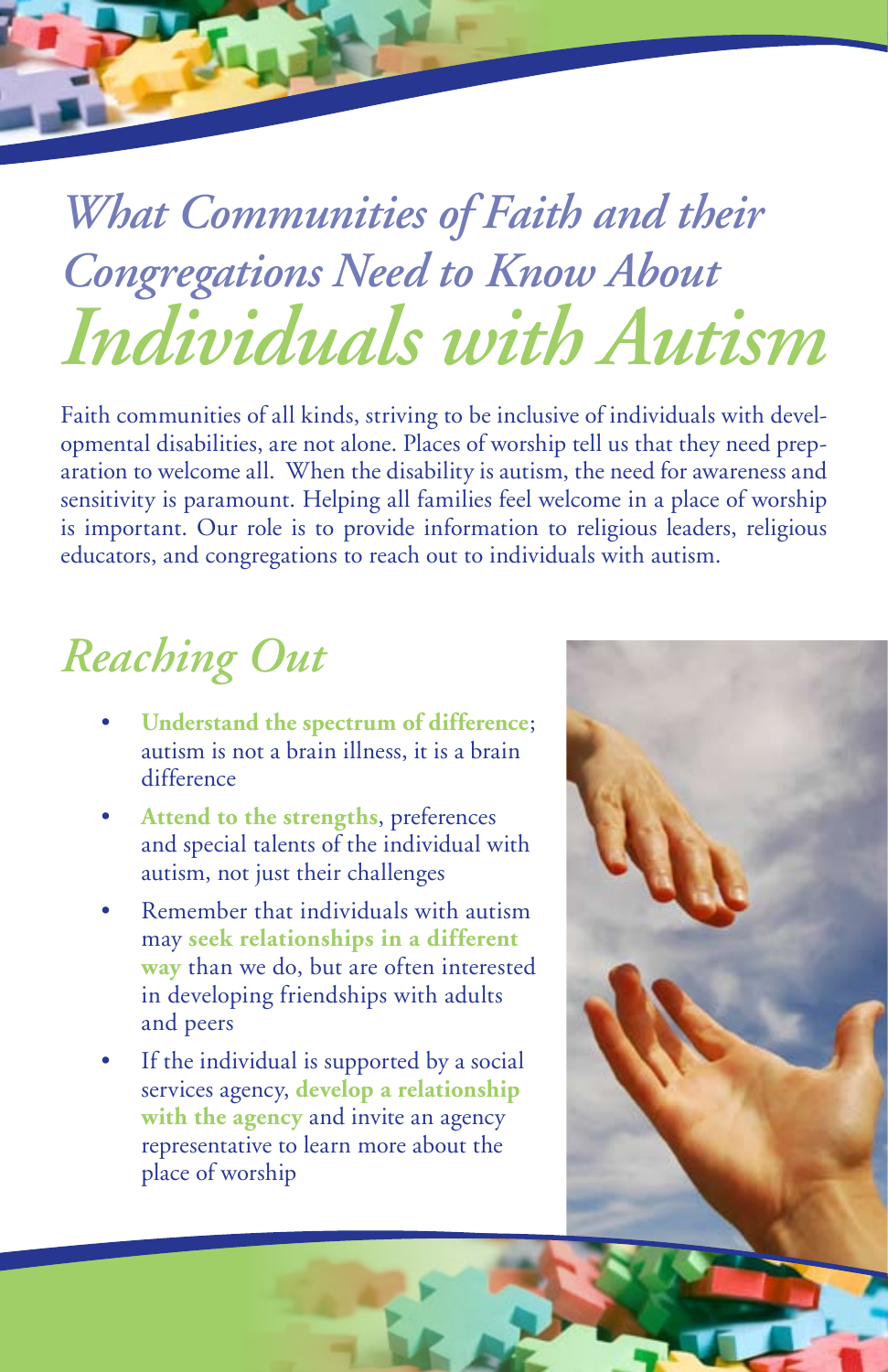- Expect that all individuals can learn the skills to become full and contributing members of their community, including their place of worship
- **Sensitivity training** may help congregation members transform a misunderstanding of autism into acceptance
- **Encourage family involvement** in other activities at your place of worship

#### *Use Family's Approach as a Guide*



- Always ask about the individual's primary form of communication
- Ask families what they hope for by joining a community of faith
- Ask about sensitivities to light, sound, touch, and smell
- Inquire about previous worship and religious education experiences and what strategies worked to minimize anxiety and calm the individual
- Learn what are and have been effective learning strategies
- Gently inquire about any behavioral challenges
- Ask about any triggers of inappropriate behaviors
- • Remember, raising a child with autism is often a challenge; respect individual styles of coping

#### *Planning Ahead for Parents*

- Introduce yourself and your family member to your religious leader before attending a service
- Make an appointment to visit a place of worship when few people are around
- Write a story and/or create a picture book to help the individual know what to expect in a place of worship or in a religious education classroom
- Use a digital camera to take photographs of individuals wearing ceremonial vestments , if any, to help to introduce the child or adult to the ways individuals may dress in a place of worship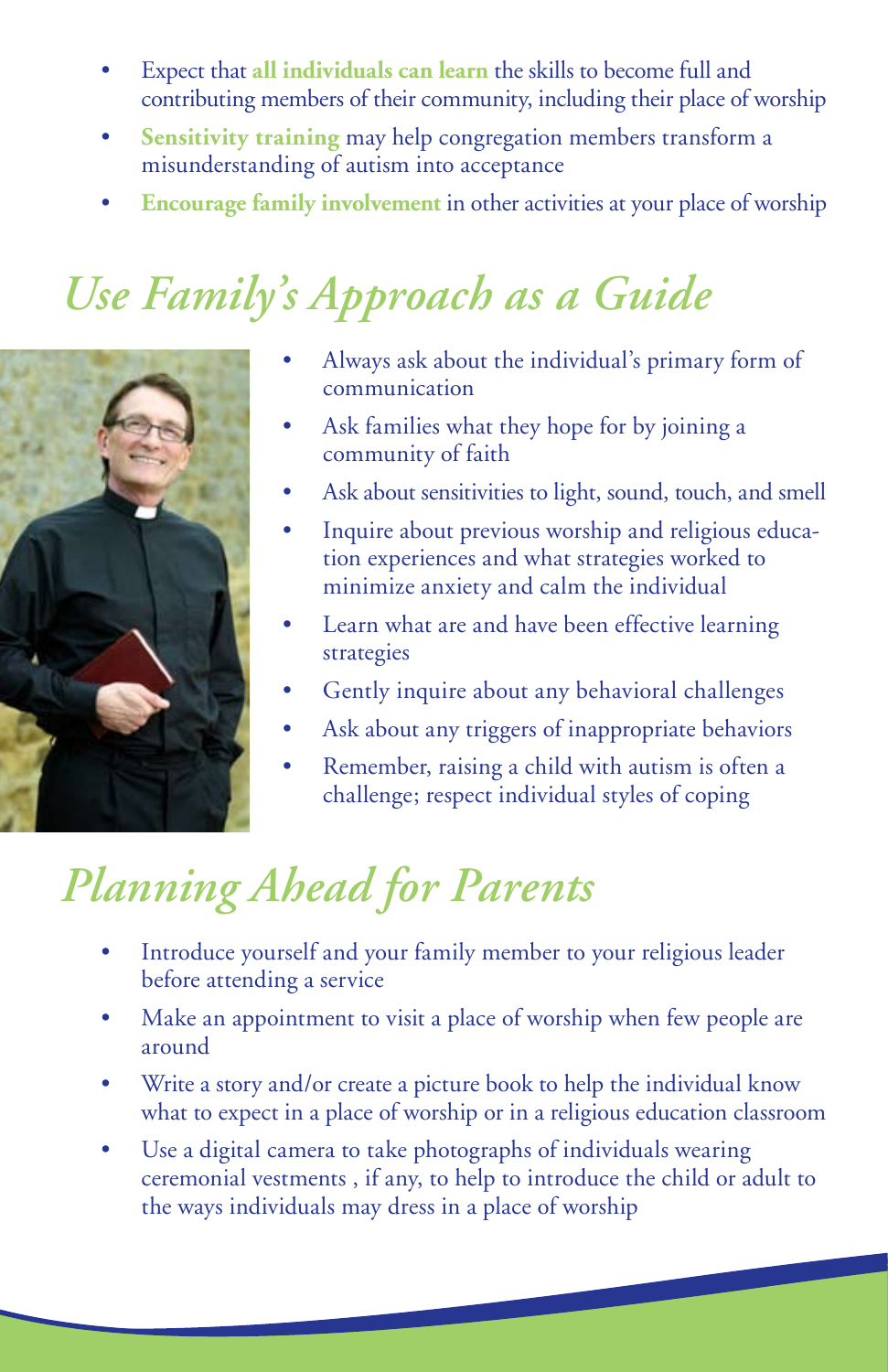- Review the steps of the service so it is familiar, including the door to enter and exit; arrange take photographs or record the service in video format, if approved in advance
- Inquire ahead about the theme or message of the worship service; some scriptures may use metaphors or images (e.g., burning bush) that need an explanation before attending the service

#### *Helpful Strategies*

- Learn ways to make and use visual supports including picture schedules to provide predictability
- Many faiths publish comic-book style booklets for children that tell the story of the faith or major figures in the faith in a way that is accessible for children and adolescents with autism
- Help individuals prepare for transitions by using concrete language, verbal countdowns, and/or a picture or word symbol
- Contact CARD for resources; our professionals are available to provide guidance to religious leaders, educators and congregations

#### *Adjust the Physical Environment*

- Use natural lighting, whenever possible; dim fluorescent lights if the individual is light sensitive
- Be aware that there may be a fightor-flight response to the new and unfamiliar situations; arrange the seating and/or education area to motivate the individual to remain seated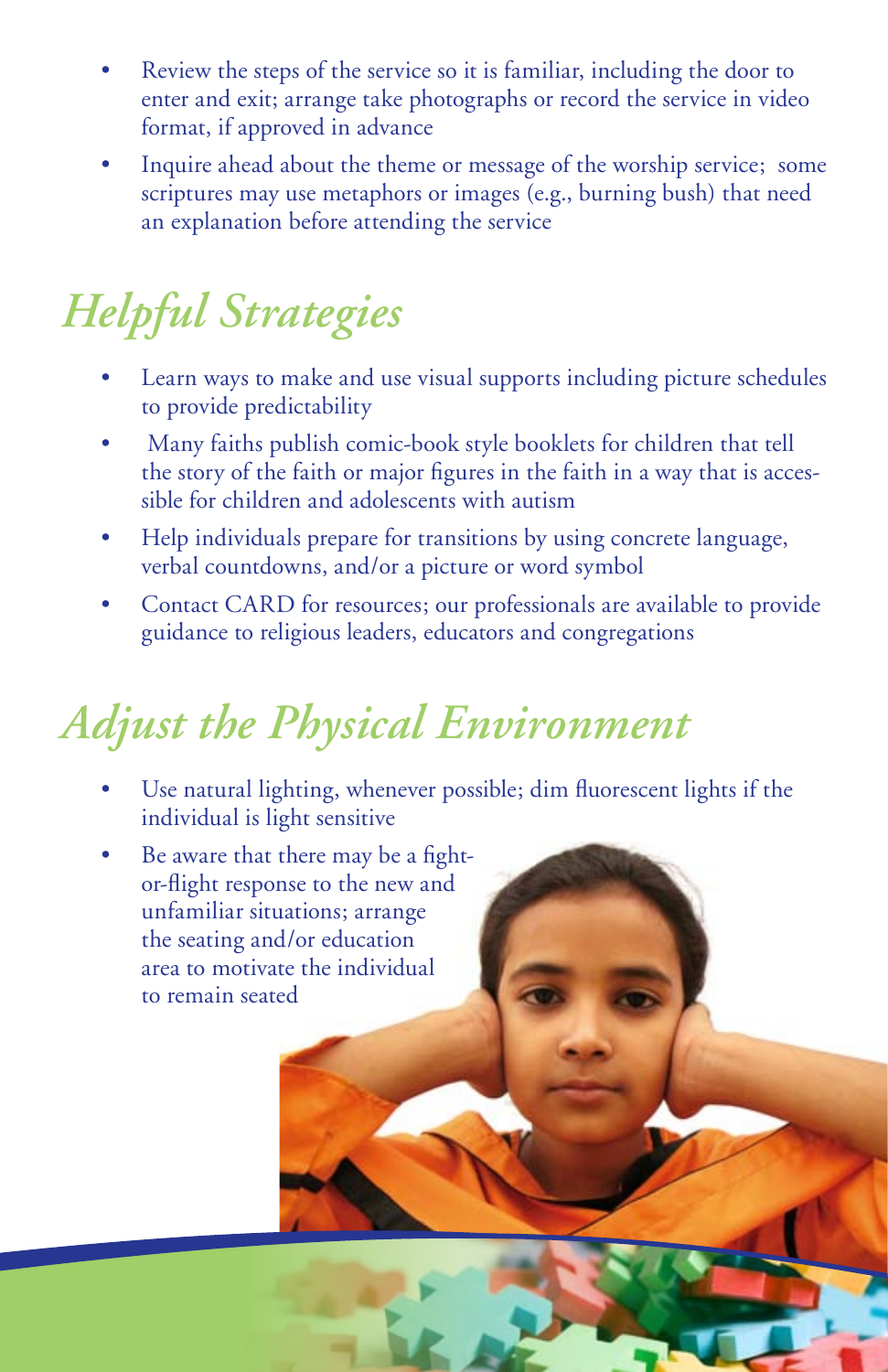#### *Model a Caring Attitude*

- Move slowly to the individual's level to communicate
- Use a quiet, calm voice and minimize words and touch
- Speak in simple, short phrases and pause between giving requests
- Expect minimal eye contact

#### *Focus on Cooperative Behavior*

- Praise all cooperative behavior
- Remember behavior is a form of communication; tell the individual what is expected and reinforce all positive behaviors
- Ignore behaviors that appear different (unusual body movements, unexpected vocalizations, inappropriate words or comments)



#### *Be Prepared; Be Proactive*

- Be a listener and be available
- Observe when anxiety escalates; an individual with autism may respond with aggressive behaviors toward others or themselves in order to communicate anxiety or frustration
- Encourage parents to help redirect, reassure, and restore calm to an escalating situation
- Notify an usher, greeter, or family host to be prepared and to gently and quietly assist as needed
- Remember, given time and space, the person may de-escalate their behavior
- Use this brochure as a resource and provide it to your congregation and other parents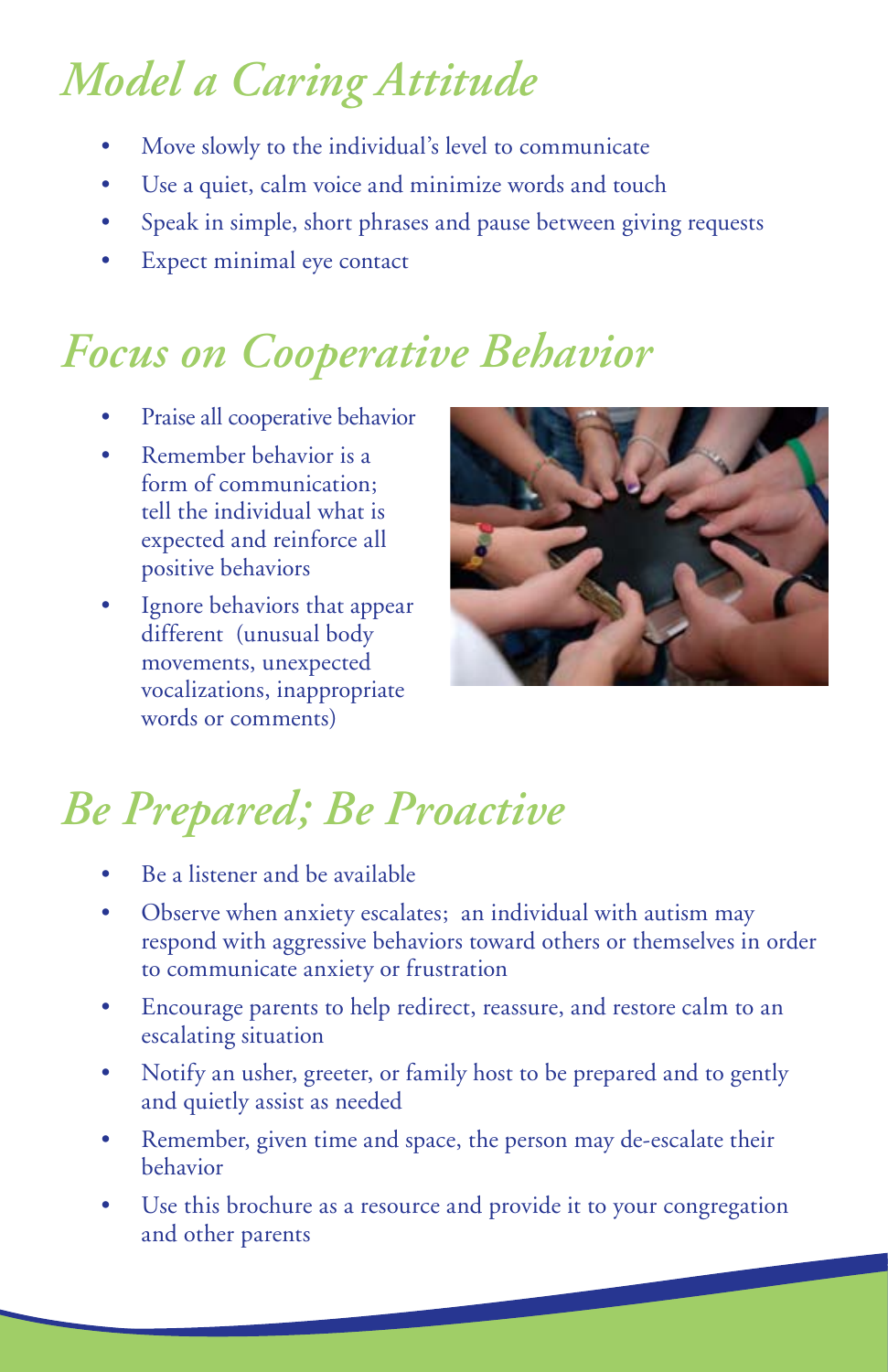

#### *Encourage Faith in the Home*

- Listen to religious music and sing with children and adults in the home, if appropriate
- Study scriptures; recite prayers or mantras with children and adults in the home
- Incorporate rituals of faith, offerings, meditation, and/or individual expressions of faith in daily life
- Observe religious holidays with family members

#### *Faith-based Websites*

- www.nod.org National Organization on Disability provides a section on Religion and Disability
- www.ncpd.org National Catholic Partnership on Disability
- • **www.jfcsmpls.org/inclusionresources.html** Jewish Inclusion Resources
- autism.about.com/od/copingwithautims/p/spirituality.htm Attending Religious Services with an Autistic Person
- **www.njcosac.org/cosac2/publications** Order a copy of Autism and Faith: A Journey into Community which includes articles written by family members, theologians, pastors, rabbis, related professionals, and individuals with autism. Follow link or call (609)883-8100.